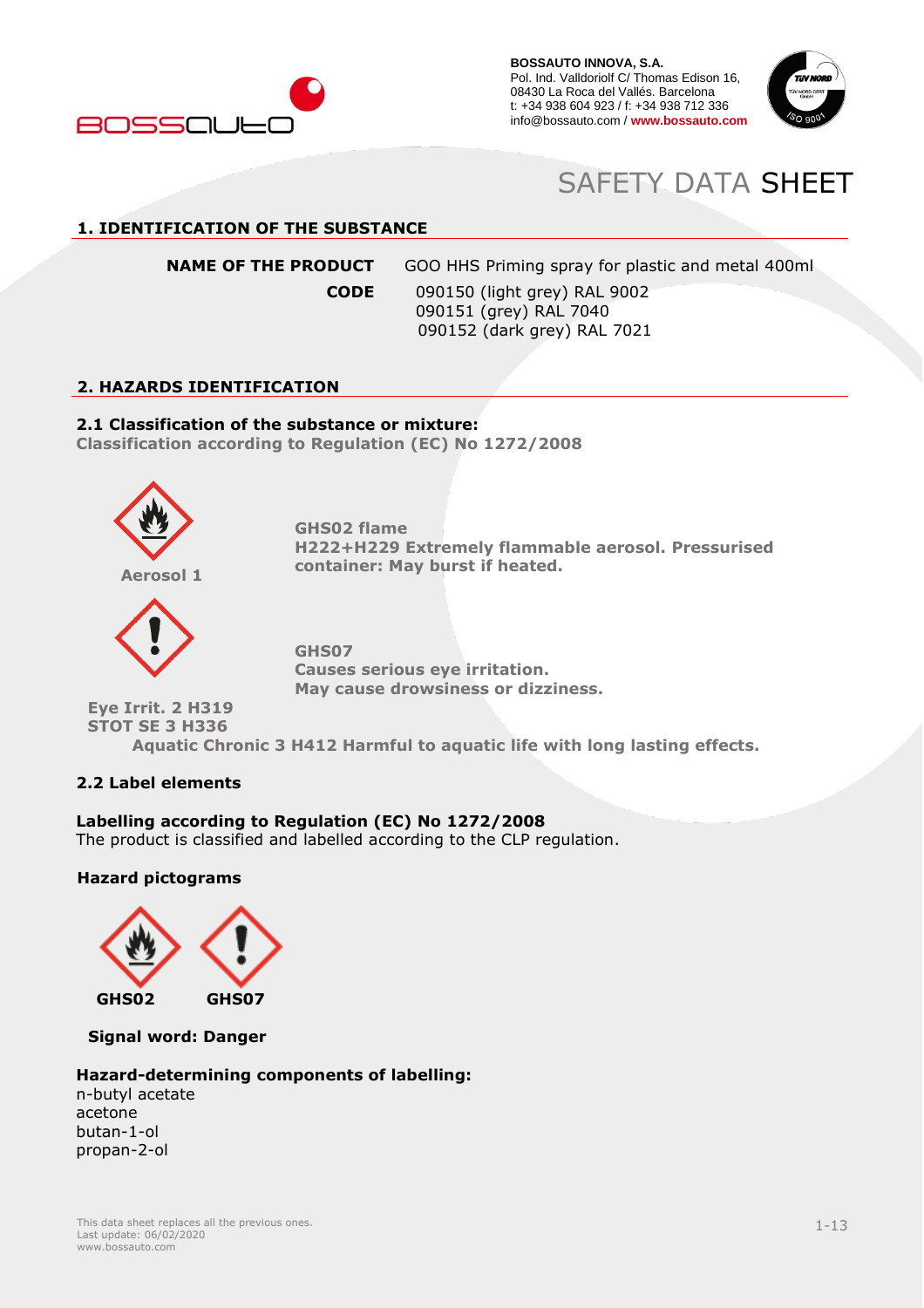



## **Hazard statements:**

H222+H229 Extremely flammable aerosol. Pressurised container: May burst if heated.

- H319 Causes serious eye irritation.
- H336 May cause drowsiness or dizziness.<br>H412 Harmful to aquatic life with long las
- Harmful to aquatic life with long lasting effects.

#### **Precautionary statements:**

- P101 If medical advice is needed, have product container or label at hand.
- P102 Keep out of reach of children.<br>P210 Keep away from heat, hot sur
- Keep away from heat, hot surfaces, sparks, open flames and other ignition sources. No smoking.
- P211 Do not spray on an open flame or other ignition source.
- P251 Do not pierce or burn, even after use.
- P260 Do not breathe spray.
- P410+P412 Protect from sunlight. Do not expose to temperatures exceeding 50 °C/122 °F.
- P501 Dispose of contents/container in accordance with regional regulations.

## **Additional information:**

EUH066 Repeated exposure may cause skin dryness or cracking.

#### **2.3 Other hazards:**

#### **Results of PBT and vPvB assessment**

· **PBT**: Not applicable.

· **vPvB**: Not applicable.

# **3. COMPOSITION/INFORMATION ON INGREDIENTS**

## **3.2. Chemical characterisation: Mixtures**

Description: Mixture of substances listed below with nonhazardous additions.

| Dangerous components:      |                                     |              |
|----------------------------|-------------------------------------|--------------|
| CAS: 123-86-4              | n-butyl acetate                     | $20 - 25%$   |
| EINECS: 204-658-1          |                                     |              |
| Index number: 607-025-00-1 | Flam. Liq. 3, H226;                 |              |
| Reg.nr.: 01-2119485493-29  |                                     |              |
|                            | <b>STOT SE 3, H336</b>              |              |
| $CAS: 67-64-1$             | acetone                             | $20 - 25%$   |
| EINECS: 200-662-2          |                                     |              |
| Index number: 606-001-00-8 | Flam. Liq. 2, H225;                 |              |
| Reg.nr.: 01-2119471330-49  |                                     |              |
|                            | Eye Irrit. 2, H319; STOT SE 3, H336 |              |
| CAS: 115-10-6              | dimethyl ether                      | $12.5 - 20%$ |
| EINECS: 204-065-8          |                                     |              |
| Index number: 603-019-00-8 | Flam. Gas 1, H220;                  |              |
| Reg.nr.: 01-2119472128-37  |                                     |              |
|                            | Press. Gas C, H280                  |              |
| CAS: 74-98-6               | propane                             | $5 - 10%$    |
| EINECS: 200-827-9          |                                     |              |
| Index number: 601-003-00-5 | Flam. Gas 1, H220;                  |              |
| Reg.nr.: 01-2119486944-21  | Press. Gas C, H280                  |              |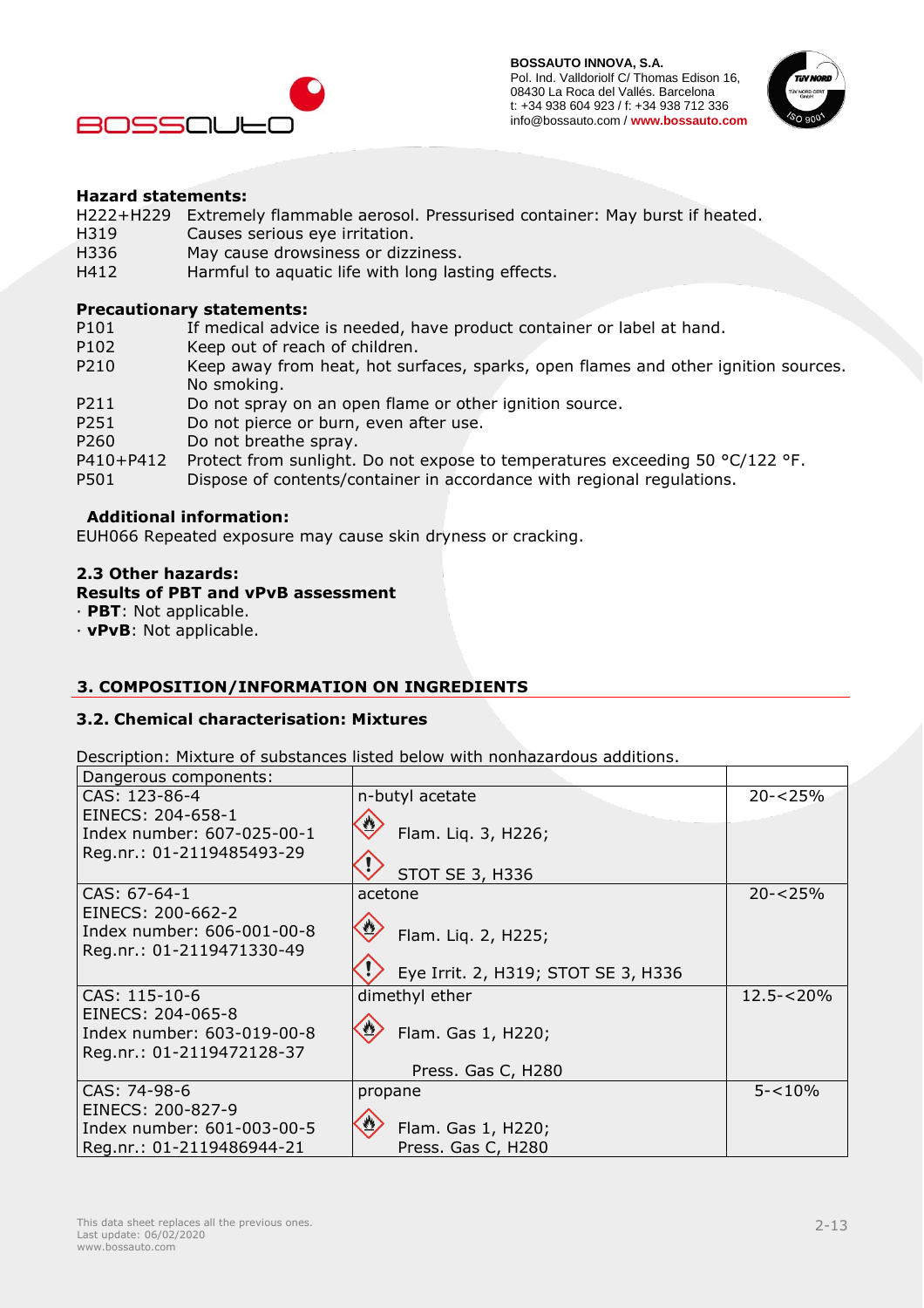



| CAS: 106-97-8                             | butane                                   | $2.5 - 5\%$ |
|-------------------------------------------|------------------------------------------|-------------|
| EINECS: 203-448-7                         |                                          |             |
| Index number: 601-004-00-0                | Flam. Gas 1, H220;                       |             |
|                                           |                                          |             |
| Reg.nr.: 01-2119474691-32<br>CAS: 75-28-5 | Press. Gas C, H280<br>isobutane          | $2.5 - 5\%$ |
|                                           |                                          |             |
| EINECS: 200-857-2                         |                                          |             |
| Index number: 601-004-00-0                | Flam. Gas 1, H220;                       |             |
| Reg.nr.: 01-2119485395-27                 | Press. Gas (Comp.), H280                 |             |
| CAS: 9004-70-0                            | cellulose nitrate                        | $2,5 - 5\%$ |
|                                           | Flam. Sol 1, H228                        |             |
| CAS: 108-65-6                             | 2-methoxy-1-methylethyl acetate          | $2.5 - 5\%$ |
| EINECS: 203-603-9                         |                                          |             |
| Index number: 607-195-00-7                | Flam. Liq 3, H226;                       |             |
| Reg.nr.: 01-2119475791-29                 |                                          |             |
| CAS: 71-36-3                              | butan-1-ol                               | < 2.5%      |
| EINECS: 200-751-6                         |                                          |             |
| Index number: 603-004-00-6                | Flam. Liq. 2, H225;                      |             |
| Reg.nr.: 01-2119484630-38                 |                                          |             |
|                                           |                                          |             |
|                                           | Eye Irrit. 2, H319; STOT SE 3, H336      |             |
|                                           |                                          |             |
|                                           |                                          |             |
|                                           | Acute Tox. 4, H302; Skin Irrit. 2, H315; |             |
| CAS: 67-63-0                              | STOT SE 3, H335-H336                     | < 2.5%      |
| EINECS: 200-661-7                         | propan-2-ol                              |             |
| Index number: 603-117-00-0                |                                          |             |
|                                           | Flam. Liq. 2, H225;                      |             |
| Reg.nr.: 01-2119457558-25                 |                                          |             |
|                                           | Eye Irrit. 2, H319; STOT SE 3, H336      |             |
| CAS: 7779-90-0                            | trizinc bis(orthophosphate)              | < 2.5%      |
| EINECS: 231-944-3                         |                                          |             |
| Index number: 030-011-00-6                |                                          |             |
| Reg.nr.: 01-2119485044-40                 | Aquatic Acute 1, H400; Aquatic Chronic   |             |
|                                           | 1, H410                                  |             |

## **Additional information:**

For the wording of the listed hazard phrases refer to section 16.

## **4. FIRST AID MEASURES**

## **4.1 Description of first aid measures**

**After inhalation:** Supply fresh air; consult doctor in case of complaints. **After skin contact:** Generally, the product does not irritate the skin. **After eye contact:** Rinse opened eye for several minutes under running water. If symptoms persist, consult a doctor. **After swallowing:** Drink plenty of water and provide fresh air. Call for a doctor immediately.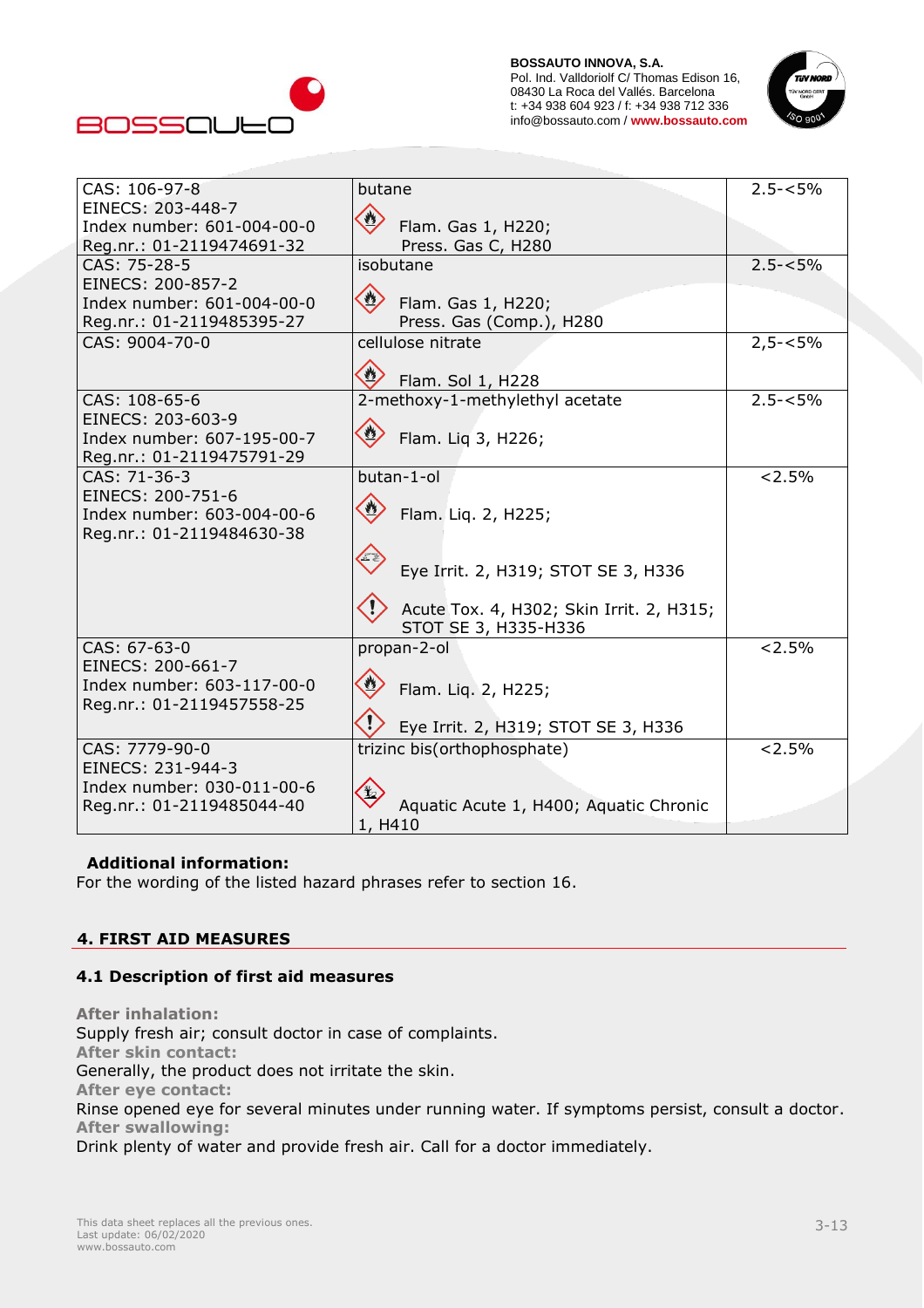



# **4.2 Most important symptoms and effects, both acute and delayed**

No further relevant information available.

## **4.3 Indication of any immediate medical attention and special treatment needed**

No further relevant information available.

# **5. FIREFIGHTING MEASURES**

## **5.1 Extinguishing media:**

#### **· Suitable extinguishing agents:**

Use fire extinguishing methods suitable to surrounding conditions.

## **5.2 Special hazards arising from the substance or mixture:**

During heating or in case of fire poisonous gases are produced.

## **5.3 Advice for firefighters:**

Protective equipment: Mouth respiratory protective device.

# **6. ACCIDENTAL RELEASE MEASURES**

## **6.1 Personal precautions, protective equipment and emergency procedures:**

Ensure adequate ventilation Keep away from ignition sources. Mount respiratory protective device. Wear protective equipment. Keep unprotected persons away.

## **6.2 Environmental precautions:**

Inform respective authorities in case of seepage into water course or sewage system. Do not allow to enter sewers/ surface or ground water.

## **6.3 Methods and material for containment and cleaning up:**

Dispose contaminated material as waste according to item 13. Ensure adequate ventilation.

## **6.4 Reference to other sections:**

See Section 7 for information on safe handling. See Section 8 for information on personal protection equipment. See Section 13 for disposal information.

# **7. HANDLING AND STORAGE**

# **7.1 Precautions for safe handling**

Ensure good ventilation/exhaustion at the workplace.

**Information about fire - and explosion protection:** Do not spray onto a naked flame or any incandescent material. Keep ignition sources away - Do not smoke. Keep respiratory protective device available.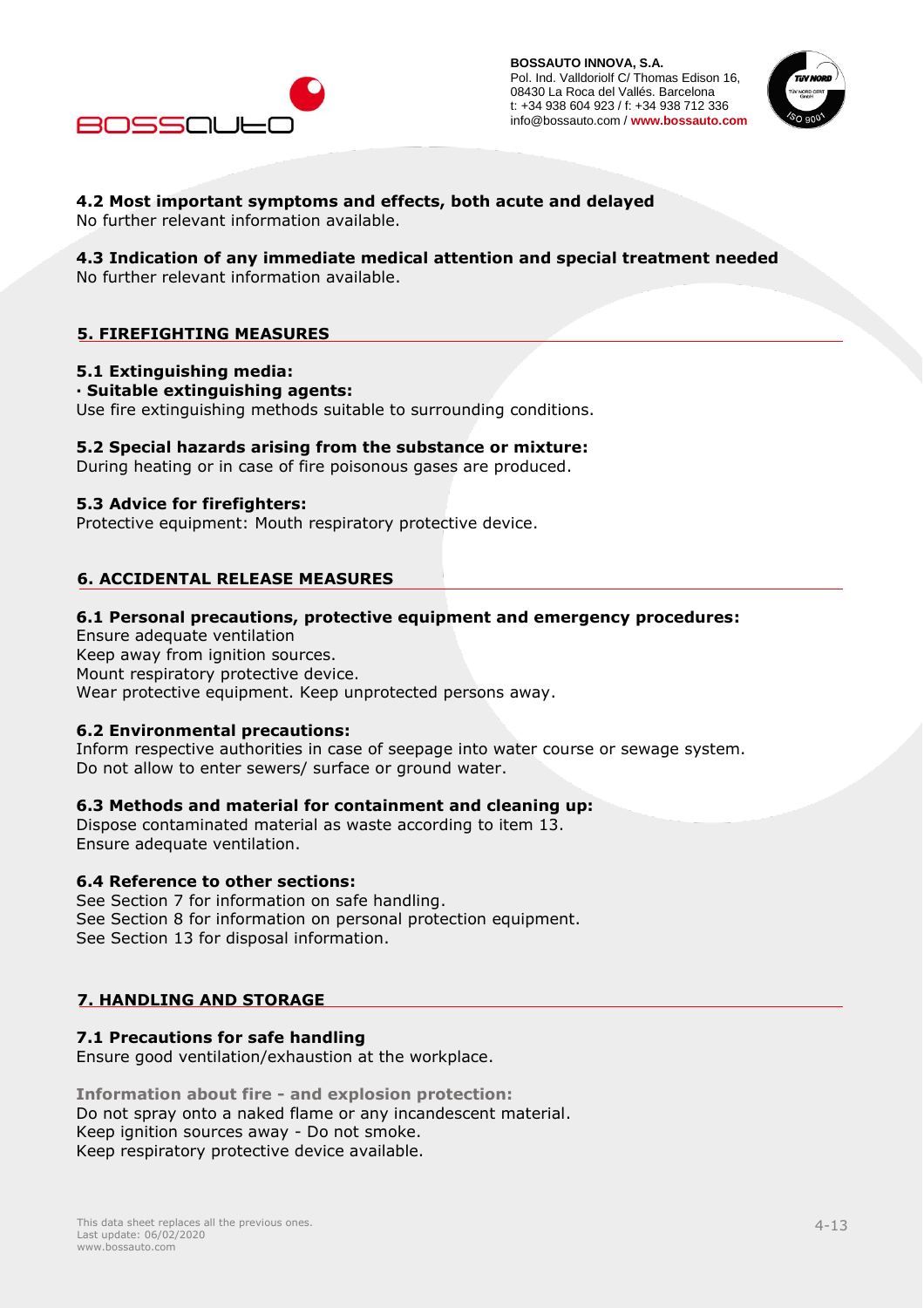



## **7.2 Conditions for safe storage, including any incompatibilities Storage:**

#### **Requirements to be met by storerooms and receptacles:**

Observe official regulations on storing packagings with pressurised containers.

## **Information about storage in one common storage facility:** Not required.

#### **Further information about storage conditions:**

Keep container tightly sealed.

## **Storage class:** 2B

**7.3 Specific end use(s)** No further relevant information available.

# **8. EXPOSURE CONTROLS/PERSONAL PROTECTION**

Additional information about design of technical facilities: No further data; see item 7.

## **8.1 Control parameters**

Ingredients with limit values that require monitoring at the workplace:

| 123-86-4 n-butyl acetate                                                           |  |
|------------------------------------------------------------------------------------|--|
| Short-term value: 950 mg/m <sup>3</sup> , 200 ppm<br>OEL.                          |  |
| Long-term value: 710 mg/m <sup>3</sup> , 150 ppm                                   |  |
| 67-64-1 acetone                                                                    |  |
| Long-term value: 1210 mg/m <sup>3</sup> , 500 ppm<br>OEL.<br><b>TOFIV</b>          |  |
| 115-10-6 dimethyl ether                                                            |  |
| <b>OEL</b><br>Long-term value: $1920$ mg/m <sup>3</sup> , 1000 ppm<br><b>IOELV</b> |  |
| 74-98-6 propane                                                                    |  |
| OEL.<br>Asphx                                                                      |  |
| 106-97-8 butane                                                                    |  |
| Short-term value: 1000 ppm<br><b>OEL</b>                                           |  |
| 75-28-5 isobutane                                                                  |  |
| Short-term value: 1000 ppm<br>OEL                                                  |  |
| 108-65-6 2-methoxy-1-methylethyl acetate                                           |  |
| Short-term value: 550 mg/m <sup>3</sup> , 100 ppm<br><b>OEL</b>                    |  |
| Long-term value: 275 mg/m <sup>3</sup> , 50 ppm                                    |  |
| Sk, IOELV                                                                          |  |
| 71-36-3 butan-1-ol                                                                 |  |
| Long-term value: 20 ppm<br>OEL.                                                    |  |
| 67-63-0 propan-2-ol                                                                |  |
| <b>OEL</b><br>Short-term value: 400 ppm                                            |  |
| Long-term value: 200 ppm                                                           |  |
| <b>Sk</b>                                                                          |  |
| Additional information: The lists valid during the making were used as basis.      |  |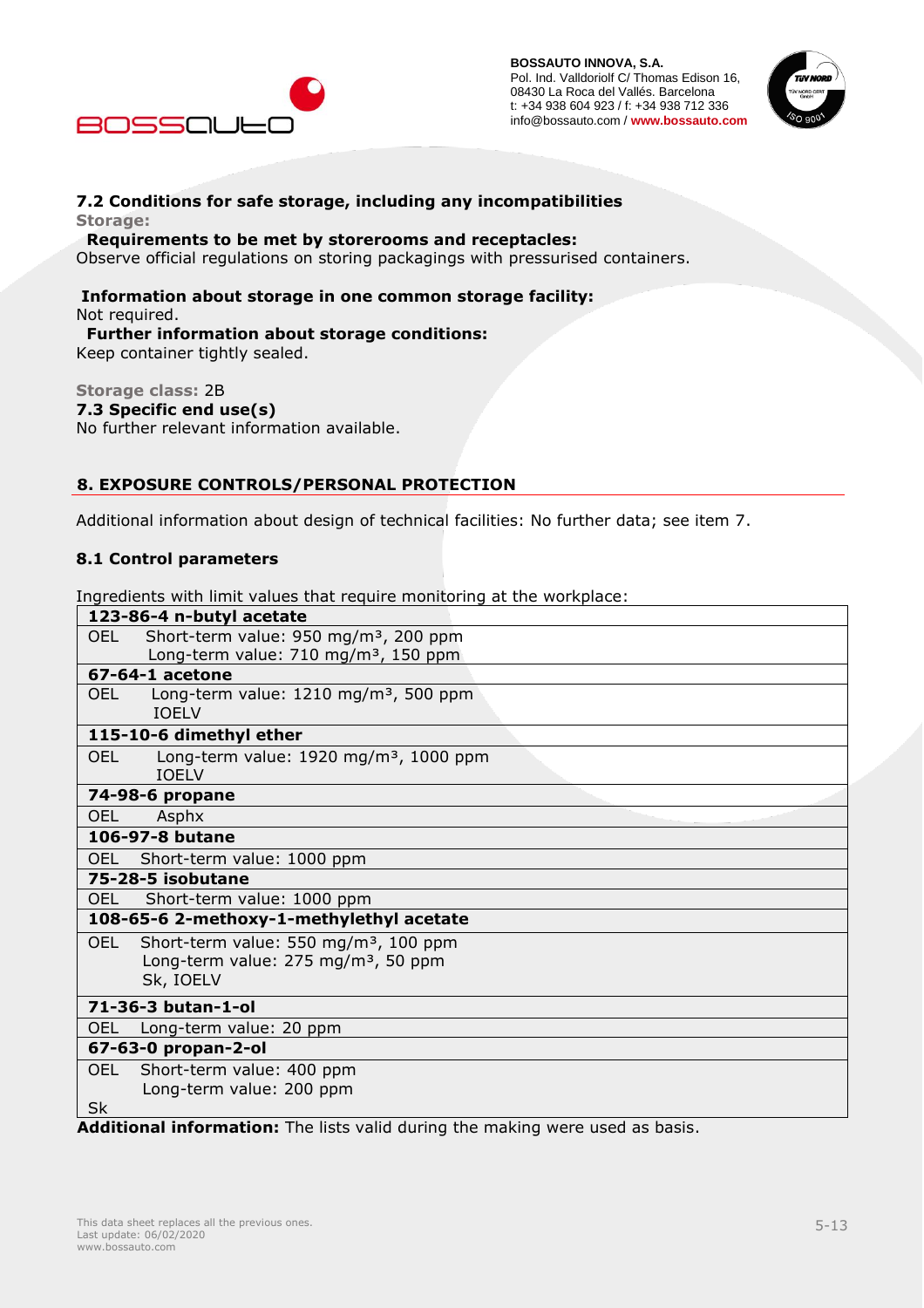#### **BOSSAUTO INNOVA, S.A.**

Pol. Ind. Valldoriolf C/ Thomas Edison 16, 08430 La Roca del Vallés. Barcelona t: +34 938 604 923 / f: +34 938 712 336 info@bossauto.com / **www.bossauto.com**





#### **8.2 Exposure controls: Personal protective equipment: General protective and hygienic measures:**

Keep away from foodstuffs, beverages and feed.

Immediately remove all soiled and contaminated clothing.

Wash hands before breaks and at the end of work.

Do not inhale gases / fumes / aerosols.

Avoid contact with the eyes.

Avoid contact with the eyes and skin.

 **Respiratory protection:** In case of brief exposure or low pollution use respiratory filter device. In case of intensive or longer exposure use self-contained respiratory protective device.

**Protection of hands:** Due to missing tests no recommendation to the glove material can be given for the product/ the preparation/ the chemical mixture.

The glove material has to be impermeable and resistant to the product/ the substance/ the preparation.

Selection of the glove material on consideration of the penetration times, rates of diffusion and the degradation.

 **Material of gloves:** The selection of the suitable gloves does not only depend on the material, but also on further marks of quality and varies from manufacturer to manufacturer. As the product is a preparation of several substances, the resistance of the glove material can not be calculated in advance and has therefore to be checked prior to the application.

**Penetration time of glove material:** Butyl rubber gloves with a thickness of 0.4 mm are resistant to:

Acetone: 480 min Butyl acetate: 60 min Ethyl acetate: 170 min Xylene: 42 min The exact break through time has to be found out by the manufacturer of the protective gloves and has to be observed.

 **Eye protection:**



Tightly sealed goggles

# **9. PHYSICAL AND CHEMICAL PROPERTIES**

## **9.1 Information on basic physical and chemical properties:**

#### **General Information**

| Appearance:                              |                                     |
|------------------------------------------|-------------------------------------|
| Form:                                    | Aerosol                             |
| <b>Colour:</b>                           | Grev                                |
| Odour:                                   | Solvent-like                        |
| <b>Odour threshold:</b>                  | Not determined.                     |
| pH-value:                                | Not determined.                     |
| <b>Change in condition</b>               |                                     |
| <b>Melting point/freezing point:</b>     | Undetermined.                       |
| Initial boiling point and boiling range: | $< 0$ ° Not applicable, as aerosol. |
| <b>Flash point:</b>                      | Not applicable, as aerosol.         |
| Flammability (solid, gas):               | Not applicable.                     |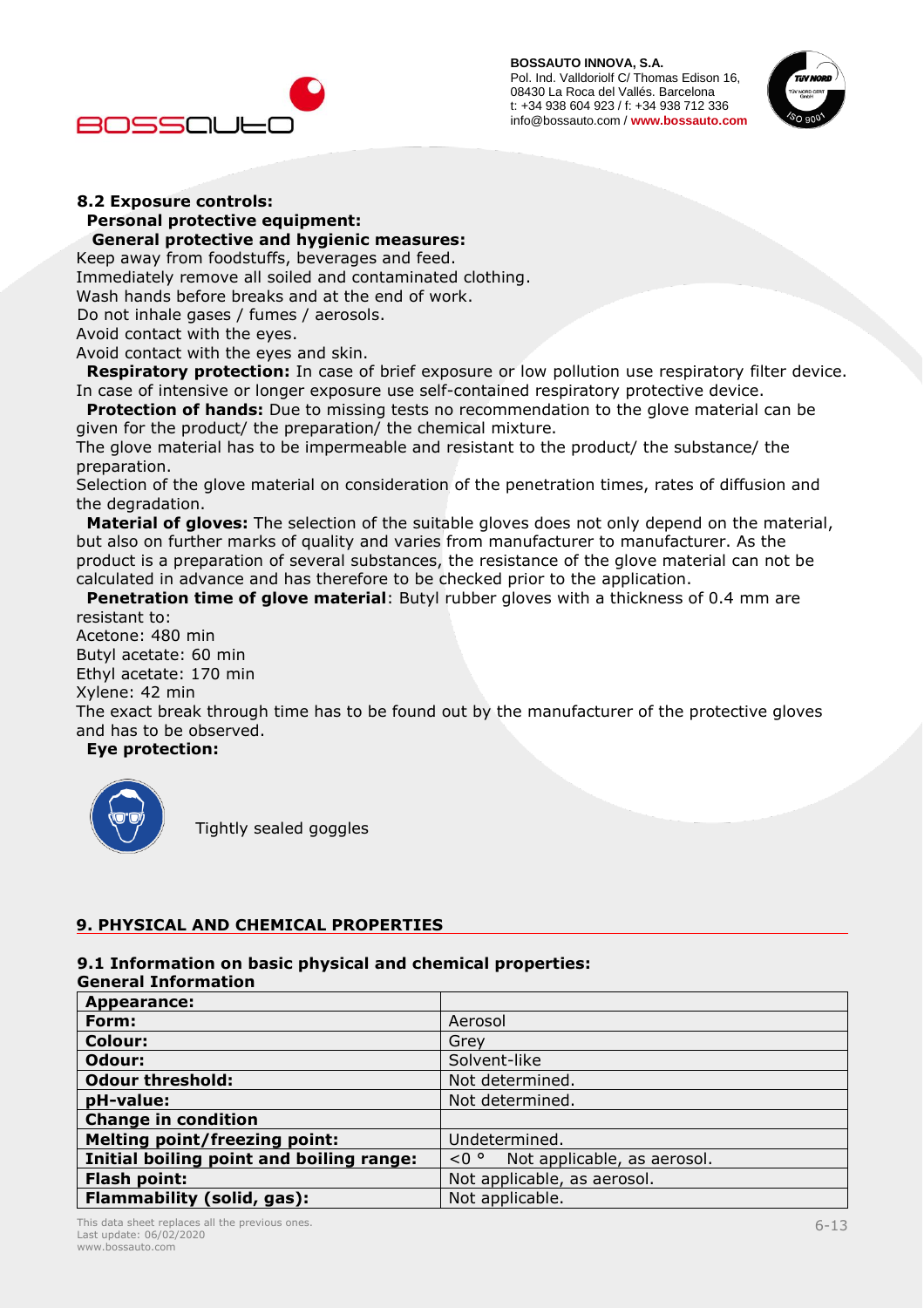



| <b>Ignition temperature:</b>            | 240 °C                            |
|-----------------------------------------|-----------------------------------|
| <b>Decomposition temperature:</b>       | Not determined.                   |
| <b>Explosive properties:</b>            | Not determined                    |
| <b>Explosion limits:</b>                |                                   |
| Lower:                                  | 1.2 Vol %                         |
| <b>Upper:</b>                           | 26.2 Vol %                        |
| Vapour pressure at 20 °C                | 4000 hPa                          |
| Density at 20 °C                        | $0.8$ g/cm <sup>3</sup>           |
| <b>Relative density</b>                 | Not determined.                   |
| <b>Vapour density</b>                   | Not determined.                   |
| <b>Evaporation rate</b>                 | Not applicable.                   |
| Solubility in / Miscibility with        |                                   |
| water:                                  | Not miscible or difficult to mix. |
| Partition coefficient: n-octanol/water: | Not determined.                   |
| <b>Viscosity:</b>                       |                                   |
| <b>Dynamic:</b>                         | Not determined.                   |
| <b>Kinematic:</b>                       | Not determined.                   |
| <b>Solvent content:</b>                 |                                   |
| <b>Organic solvents:</b>                | 78.0 %                            |
| <b>Water:</b>                           | 0.4%                              |
| VOC (EC)                                | -------                           |
|                                         | 638.9 g/l                         |
| VOC-EU%                                 | 78.01%                            |
| <b>Solids content:</b>                  | 19.9 %                            |

## **9.2. Other information:**

No further relevant information available.

## **10. STABILITY AND REACTIVITY**

#### **10.1 Reactivity:**

No further relevant information available.

# **10.2 Chemical stability:**

# **Thermal decomposition / conditions to be avoided:**

No decomposition if used according to specifications.

## **10.3 Possibility of hazardous reactions:**

No dangerous reactions known.

## **10.4 Conditions to avoid:**

No further relevant information available.

## **10.5. Incompatible materials:**

No further relevant information available.

## **10.6 Hazardous decomposition products:**

No dangerous decomposition products known.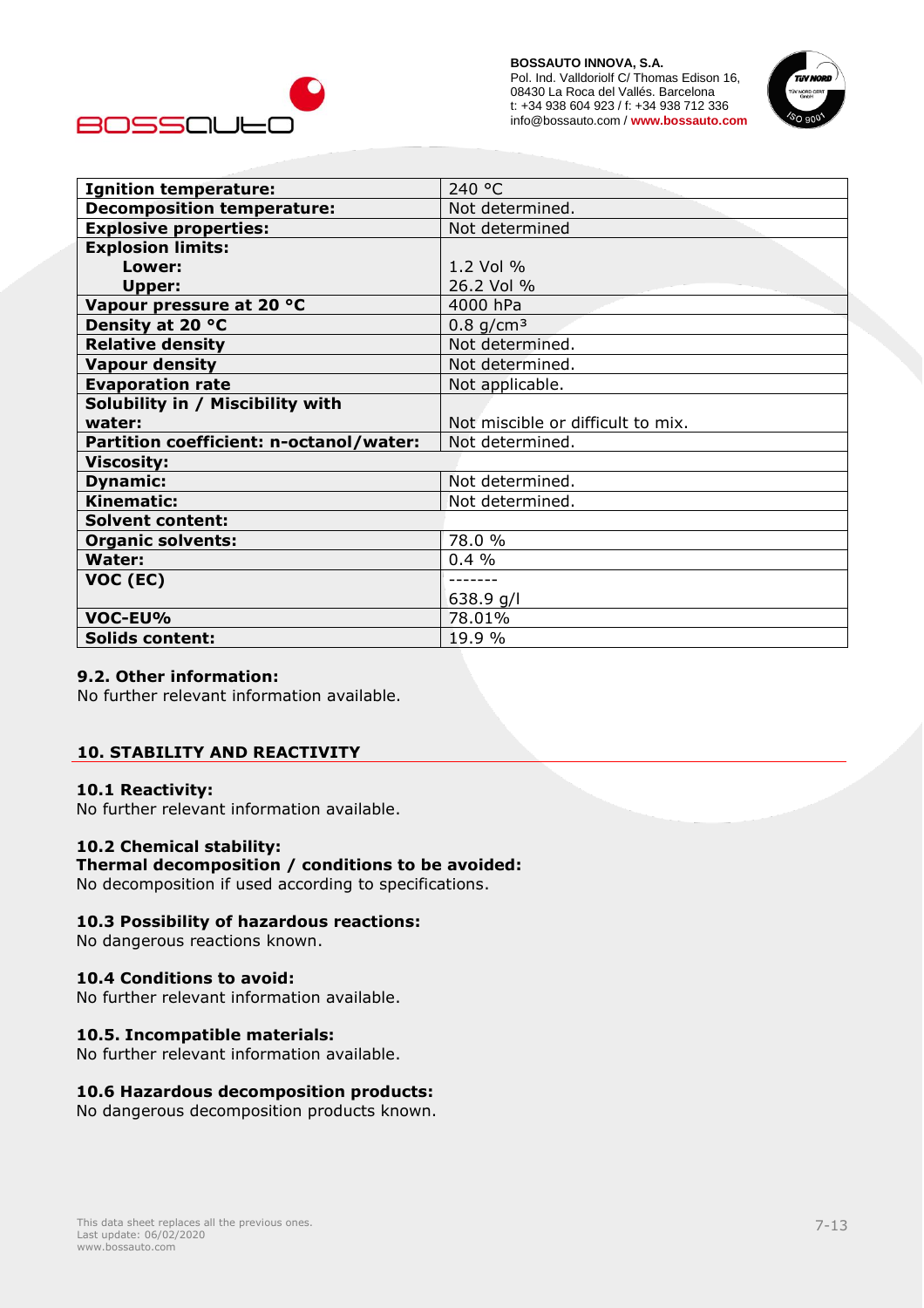



# **11. TOXICOLOGICAL INFORMATION**

#### **11.1 Information on toxicological effects:**

Acute toxicity: Based on available data, the classification criteria are not met.

| LD/LC50 values relevant for classification: |             |                              |
|---------------------------------------------|-------------|------------------------------|
| 123-86-4 n-butyl acetate                    |             |                              |
| Oral                                        | LD50        | 10800 mg/kg (rat) (OECD 401) |
| Dermal                                      | LD50        | $>17600$ mg/kg (rabbit)      |
| Inhalative                                  | LC50/4 h    | $>21$ mg/m3 (rat)            |
| 67-64-1 acetone                             |             |                              |
| Oral                                        | LD50        | 5800 mg/kg (rat)             |
| Dermal                                      | LD50        | $>15800$ mg/kg (rabbit)      |
| Inhalative                                  | LC50/4 h    | 76 mg/l (rat)                |
| 108-65-6 2-methoxy-1-methylethyl acetate    |             |                              |
| Oral                                        | LD50        | 8530 mg/kg (rat)             |
| Dermal                                      | LD50        | >5000 mg/kg (rabbit)         |
| Inhalative                                  | LC50/4 h    | $>10000$ mg/m3 (rat)         |
| 71-36-3 butan-1-ol                          |             |                              |
| Oral                                        | LD50        | 2292 mg/kg (rat)             |
| Dermal                                      | LD50        | 3430 mg/kg (rabbit)          |
| Inhalative                                  | LC50/4 h    | 17000 mg/m3 (rat)            |
| 67-63-0 propan-2-ol                         |             |                              |
| Oral                                        | LD50        | 5840 mg/kg (rat)             |
| Dermal                                      | LD50        | 13900 mg/kg (rabbit)         |
| Inhalative                                  | <b>LC50</b> | $>25$ mg/l (rat)             |

## **Primary irritant effect:**

## **Skin corrosion/irritation:**

Based on available data, the classification criteria are not met.

# **Serious eye damage/irritation:**

Causes serious eye irritation.

#### **Respiratory or skin sensitisation:**

Based on available data, the classification criteria are not met.

#### **CMR effects (carcinogenetic, mutagenicity and toxicity for reproduction) Germ cell mutagenicity**

Based on available data, the classification criteria are not met.

# **Carcinogenicity**

Based on available data, the classification criteria are not met.

#### **Reproductive toxicity**

Based on available data, the classification criteria are not met.

#### **STOT-single exposure**

May cause drowsiness or dizziness.

#### **STOT-repeated exposure**

Based on available data, the classification criteria are not met.

#### **Aspiration hazard**

Based on available data, the classification criteria are not met.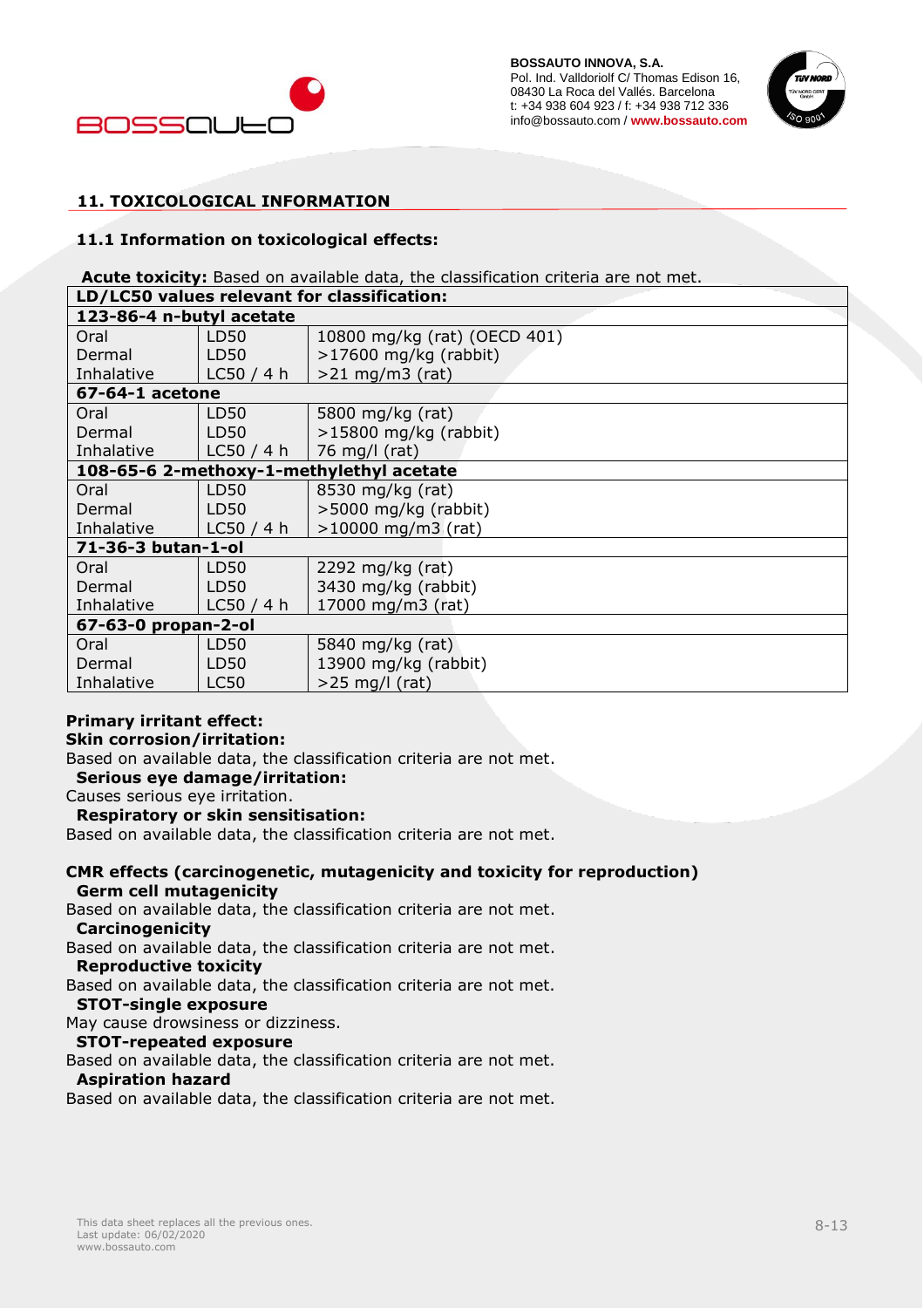



# **12. ECOLOGICAL INFORMATION**

# **12.1 Toxicity:**

#### **· Aquatic toxicity:**

| 67-64-1 acetone  |  |
|------------------|--|
| $1 \cap 50/96$ h |  |

| LC50/96 h   | $  8300$ mg/l (fish)               |  |
|-------------|------------------------------------|--|
| $LC50/96$ h | 7200 mg/l (algae)                  |  |
| $LC50/48$ h | 8450 mg/l (crustacean (water flea) |  |

| 115-10-6 dimethyl ether                  |                                                        |  |
|------------------------------------------|--------------------------------------------------------|--|
| EC50 $/$ 96 h                            | 155 mg/l (algae)                                       |  |
| LC50/48h                                 | >4000 mg/l (daphnia magna)                             |  |
| LC50 / 96 h                              | $>4000$ mg/l (fish)                                    |  |
| 108-65-6 2-methoxy-1-methylethyl acetate |                                                        |  |
| EC50 $/$ 48 h                            | >500 mg/l (daphnia magna)                              |  |
| LC50 / 96 h                              | 100-180 mg/l (oncorhynchus mykiss / Regenbogenforelle) |  |
| 71-36-3 butan-1-ol                       |                                                        |  |
| LC50 / 96 h                              | 1376 mg/l (fish)                                       |  |
| 67-63-0 propan-2-ol                      |                                                        |  |
| LC50/96h                                 | 9640 mg/l (pimephales promelas; 96h)                   |  |
| LC50 / 24 h                              | 9714 mg/l (daphnia magna)                              |  |

## **12.2 Persistence and degradability:**

No further relevant information available.

## **12.3 Bioaccumulative potential:**

No further relevant information available.

## **12.4 Mobility in soil:**

No further relevant information available.

# **Ecotoxic effects:**

 **Remark:**

Harmful to fish

#### **Additional ecological information: General notes:**

Water hazard class 1 (German Regulation) (Self-assessment): slightly hazardous for water Do not allow undiluted product or large quantities of it to reach ground water, water course or sewage system.

Harmful to aquatic organisms.

## **12.5 Results of PBT and vPvB assessment:**

**PBT:** Not applicable.  **vPvB:** Not applicable.

# **12.6 Other adverse effects:**

No further relevant information available.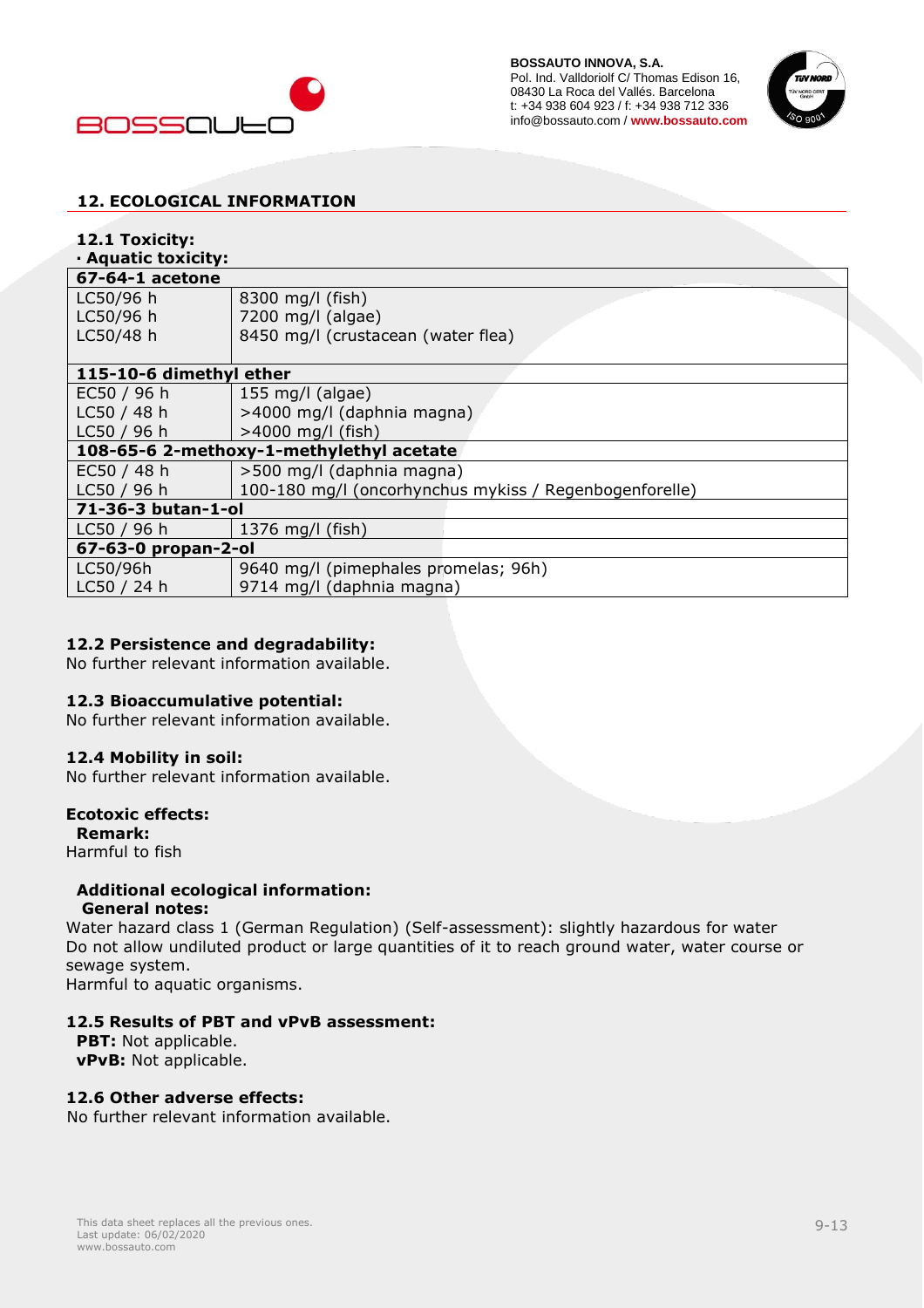



## **13. DISPOSAL CONSIDERATIONS**

#### **13.1 Waste treatment methods:**

**Recommendation:** Must not be disposed together with household garbage. Do not allow product to reach sewage system.

| European waste catalogue |                                                        |
|--------------------------|--------------------------------------------------------|
| 08 01 11*                | waste paint and varnish containing organic solvents or |
|                          | other hazardous substances                             |
| 15 01 04                 | metallic packaging                                     |

# **Uncleaned packaging:**

# **Recommendation:**

Disposal must be made according to official regulations.

Pressurized container: protect from sunlight and do not expose to temperatures exceeding 50°C. Do not pierce or burn, even after use.

Do not spray on a naked flame or any incandescent material.

## **14. TRANSPORT INFORMATION**

**14.1 UN-Number ·ADR, IMDG, IATA** UN1950

**14.2 UN proper shipping name ADR IMDG IATA**

1950 AEROSOLS AEROSOLS AEROSOLS, flammable

**14.3 Transport hazard class(es) ADR**



**Class Label** 2 5F Gases. 2.1



**Label 14.4 Packing group ADR, IMDG, IATA not regulated.** 

**14.5 Environmental hazards:** Not applicable.

2.1 2.1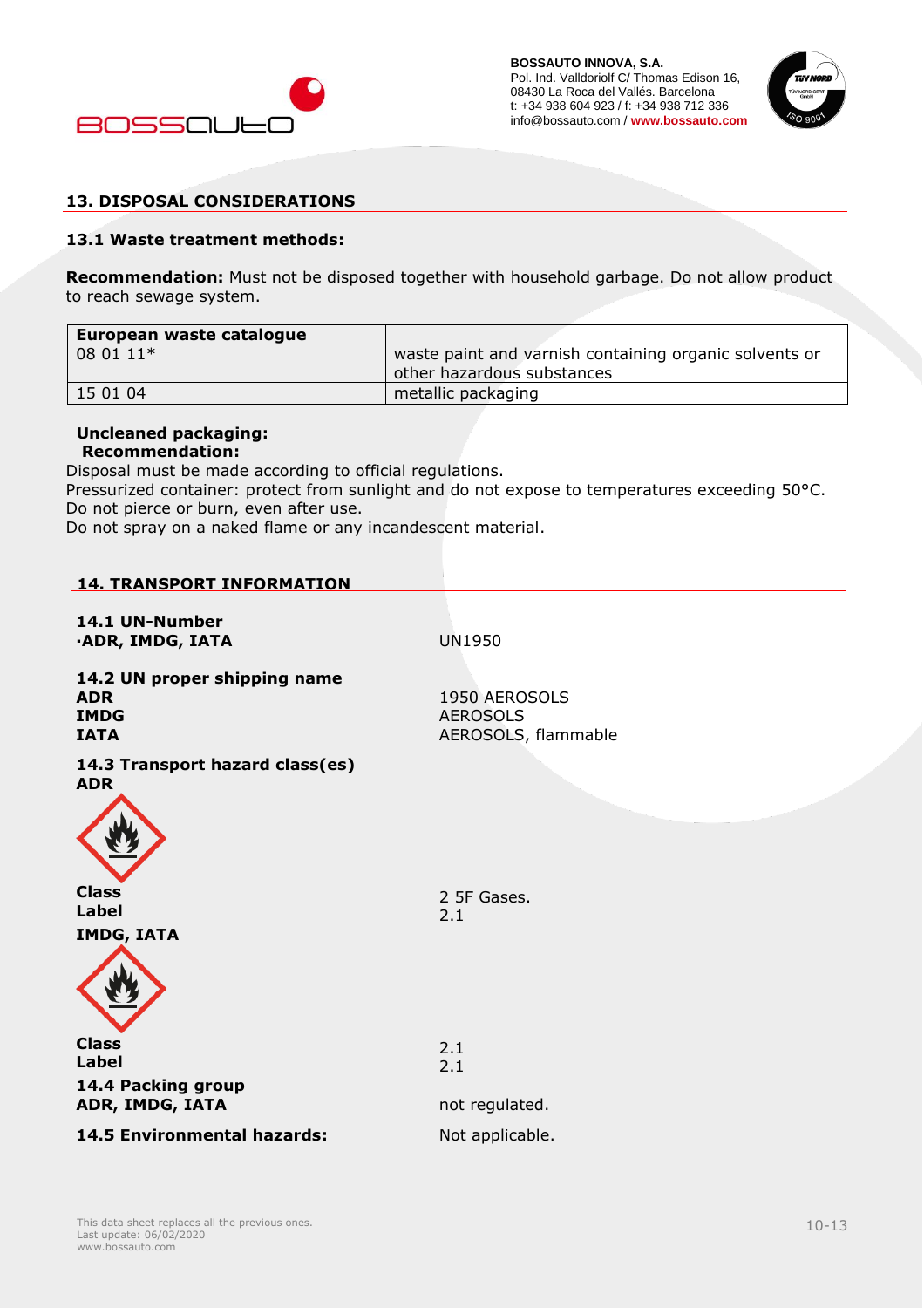



| 14.6 Special precautions for user<br><b>Warning: Gases.</b> | Warning: Gases.                                   |
|-------------------------------------------------------------|---------------------------------------------------|
| · Danger code (Kemler):                                     |                                                   |
| <b>EMS Number:</b>                                          | $F-D, S-U$                                        |
| <b>Stowage Code</b>                                         | SW1 Protected from sources of heat.               |
|                                                             | SW22 For AEROSOLS with a maximum capacity of      |
|                                                             | 1litre:                                           |
|                                                             | Category A. For AEROSOLS with a capacity above    |
|                                                             | 1litre:                                           |
|                                                             | Category B. For WASTE AEROSOLS: Category C,       |
|                                                             | Clear of living quarters.                         |
| <b>Segregation Code</b>                                     | SG69 For AEROSOLS with a maximum capacity of      |
|                                                             | 1 litre: Segregation as for class 9. Stow         |
|                                                             | "separated from" class 1 except for division 1.4. |
|                                                             | For AEROSOLS with a capacity above 1 litre:       |
|                                                             | Segregation as for the appropriate subdivision of |
|                                                             | class 2.                                          |
|                                                             | For WASTE AEROSOLS: Segregation as for the        |
|                                                             | appropriate subdivision of class 2.               |
|                                                             |                                                   |
|                                                             |                                                   |
| 14.7 Transport in bulk according to                         |                                                   |
| <b>Annex II of Marpol and the IBC Code</b>                  | Not applicable.                                   |
|                                                             |                                                   |
| <b>Transport/Additional information:</b>                    |                                                   |
| <b>ADR</b>                                                  |                                                   |
| Limited quantities (LQ)                                     | 1 <sup>L</sup>                                    |
| <b>Excepted quantities (EQ)</b>                             | Code: E0                                          |
|                                                             | Not permitted as Excepted Quantity                |
| <b>Transport category</b>                                   | $\overline{2}$                                    |
| <b>Tunnel restriction code</b>                              | D                                                 |
| <b>IMDG</b>                                                 |                                                   |
| Limited quantities (LQ)                                     | 1 <sup>L</sup>                                    |
| <b>Excepted quantities (EQ)</b>                             | Code: E0                                          |
|                                                             | Not permitted as Excepted Quantity                |
| <b>Transport category</b>                                   | $\overline{2}$                                    |
| <b>Tunnel restriction code</b>                              | D                                                 |
|                                                             |                                                   |
| <b>IMDG</b>                                                 |                                                   |
| Limited quantities (LQ)                                     | 1L                                                |
| <b>Excepted quantities (EQ)</b>                             | Code: E0                                          |
|                                                             | Not permitted as Excepted Quantity                |
|                                                             | Code: E0                                          |
|                                                             | Not permitted as Excepted Quantity                |
| <b>UN "Model Regulation":</b>                               | <b>UN 1950 AEROSOLS, 2.1</b>                      |
|                                                             |                                                   |
|                                                             |                                                   |

# **15. REGULATORY INFORMATION**

**15.1 Safety, health and environmental regulations/legislation specific for the substance or mixture:**

· Directive 2012/18/EU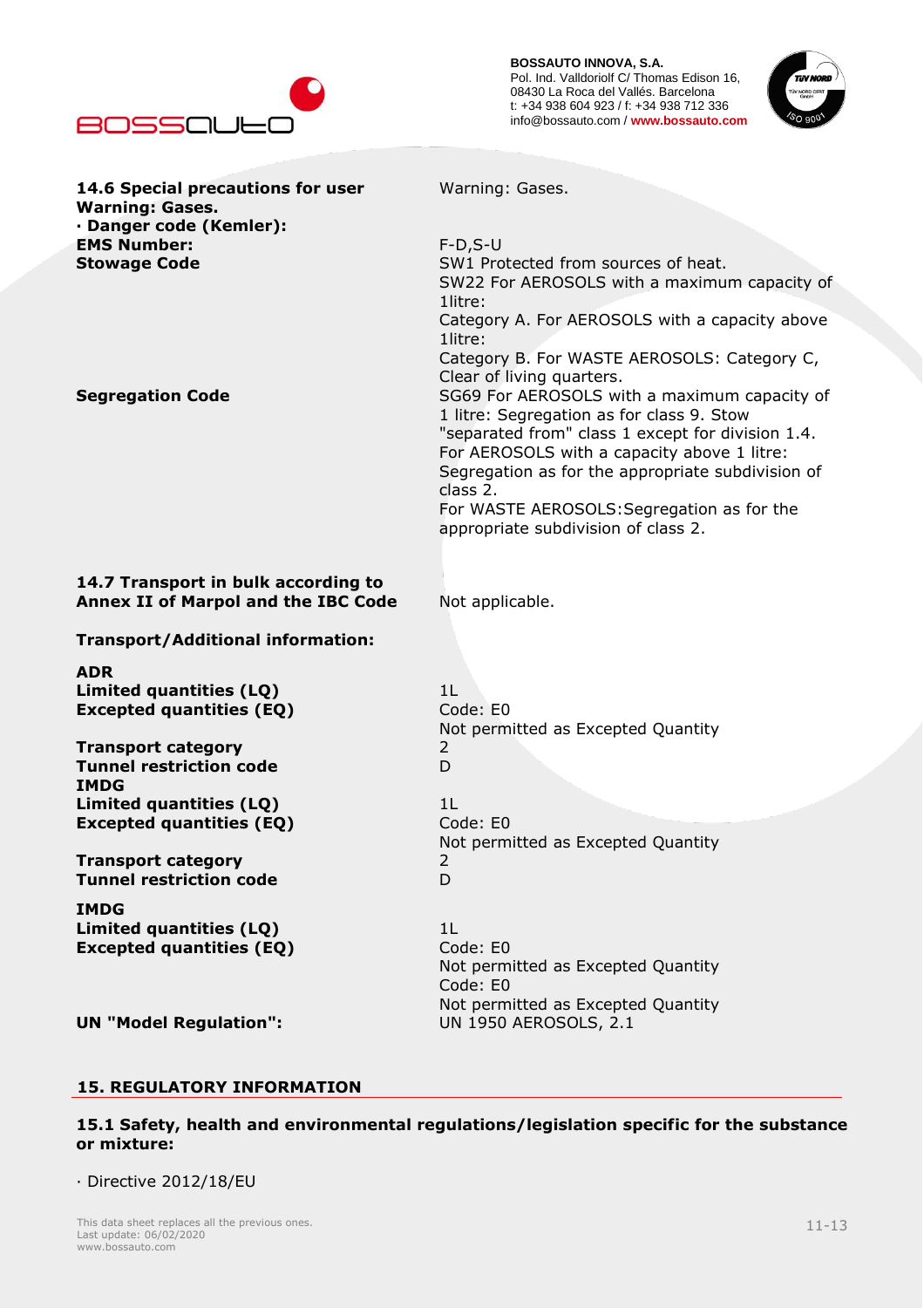



## **· Named dangerous substances - ANNEX I**

None of the ingredients is listed.

#### **· Seveso category**

P3a FLAMMABLE AEROSOLS

**· Qualifying quantity (tonnes) for the application of lower-tier requirements** 150 t

**· Qualifying quantity (tonnes) for the application of upper-tier requirements** 500 t

#### **REGULATION (EC) No 1907/2006 ANNEX XVII**

#### **Conditions of restriction:** 3

#### **National regulations:**

Other regulations, limitations and prohibitive regulations

 **Substances of very high concern (SVHC) according to REACH, Article 57** None of the ingredients is listed.

#### **15.2 Chemical safety assessment:**

A Chemical Safety Assessment has not been carried out.

## **16. OTHER INFORMATION**

This information is based on our present knowledge. However, this shall not constitute a guarantee for any specific product features and shall not establish a legally valid contractual relationship.

## **16.1 Relevant phrases**

- H220 Extremely flammable gas.
- H225 Highly flammable liquid and vapour.
- H226 Flammable liquid and vapour.
- H228 Flammable solid.
- H280 Contains gas under pressure; may explode if heated.
- H302 Harmful if swallowed.
- H315 Causes skin irritation.
- H318 Causes serious eye damage.
- H319 Causes serious eye irritation.
- H335 May cause respiratory irritation.
- H336 May cause drowsiness or dizziness.
- H400 Very toxic to aquatic life.
- H410 Very toxic to aquatic life with long lasting effects.

## **16.2 Abbreviations and acronyms:**

ADR: Accord européen sur le transport des marchandises dangereuses par Route (European Agreement concerning the International Carriage of Dangerous Goods by Road) IMDG: International Maritime Code for Dangerous Goods IATA: International Air Transport Association GHS: Globally Harmonised System of Classification and Labelling of Chemicals EINECS: European Inventory of Existing Commercial Chemical Substances ELINCS: European List of Notified Chemical Substances CAS: Chemical Abstracts Service (division of the American Chemical Society) VOC: Volatile Organic Compounds (USA,EU)